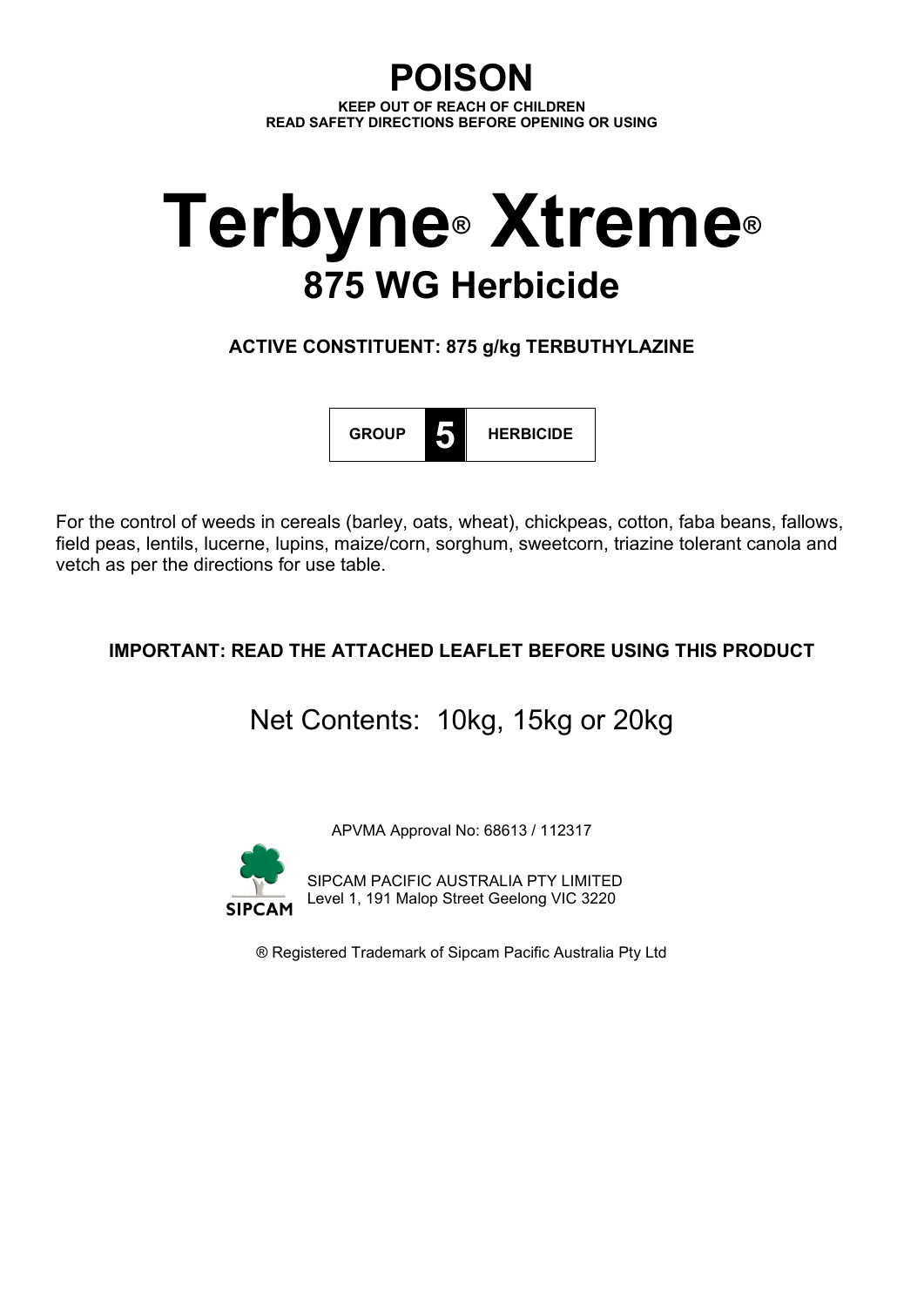# **TERBYNE XTREME 875 WG HERBICIDE**

# **STORAGE AND DISPOSAL**

Store in the closed, original container in a dry, cool, well-ventilated area out of direct sunlight. Shake bag contents into spray tank until the bag is empty. DO NOT dispose of undiluted chemicals on site. Puncture or shred and deliver empty packaging for appropriate disposal to an approved waste management facility. If an approved waste management facility is not available, bury the empty packaging 500 mm below the surface in a disposal pit specifically marked and set up for this purpose clear of waterways, desirable vegetation and tree roots, in compliance with relevant Local, State or Territory government regulations. DO NOT burn empty containers or product.

### **SAFETY DIRECTIONS**

May irritate the eyes. Avoid contact with eyes. When opening the container, mixing and loading and preparing spray, wear cotton overalls buttoned to the neck and wrist and a washable hat, elbow length chemical-resistant gloves and a half face respirator with dust cartridge or canister. When preparing the product for use by boom spray equipment, wear cotton overalls, over normal clothing, buttoned to the neck and wrist and a washable hat and elbow length chemical-resistant gloves and a half face respirator with dust cartridge or canister. When using the prepared spray wear cotton overalls buttoned to the neck and wrist (or equivalent clothing). If product in eyes, wash it out immediately with water. Wash hands after use. After each day's use wash gloves, contaminated clothing, and respirator and if rubber, wash with detergent and warm water.

#### **FIRST AID**

If poisoning occurs, contact a doctor or Poisons Information Centre, Phone Australia 13 11 26.

# **SAFETY DATA SHEET**

For further information refer to Safety Data Sheet (SDS) which is available from the supplier or from our web site, www.sipcam.com.au.

#### **NOTICE TO BUYER**

This product must be used in accordance with the directions for use. Where this product is not a good of a kind ordinarily acquired for personal, domestic or household use or consumption under the Australian Consumer Law, Sipcam's liability for any direct, indirect or consequential loss which you incur, including, without limitation, loss or damage to crop, loss of equipment, property damage, personal injury or death is limited, at Sipcam's option, to the replacement of the product or the supply of an equivalent product. By opening this package, you agree to be bound by these terms. If you do not agree to these terms, please return the entire unopened package intact to Sipcam or the place in which you purchased this product for a full refund.

# **Batch No: Date of Manufacture:**

**This product is NOT subject to the provisions of the Australian code for the transport of dangerous goods by road and rail when packed in this container For specialist advice in emergency only, call 1800 033 111 all hours, Australia wide**

# **GHS STATEMENTS**

**HAZARDS** H302: Harmful if swallowed. H373: May cause damage to organs through prolonged or repeated use. **PREVENTION** P270: Do not eat, drink or smoke when using this product. P260: Do not breathe dust. **RESPONSE** P301+P330: IF SWALLOWED: Rinse mouth. P314: Get medical advice/attention if you feel unwell.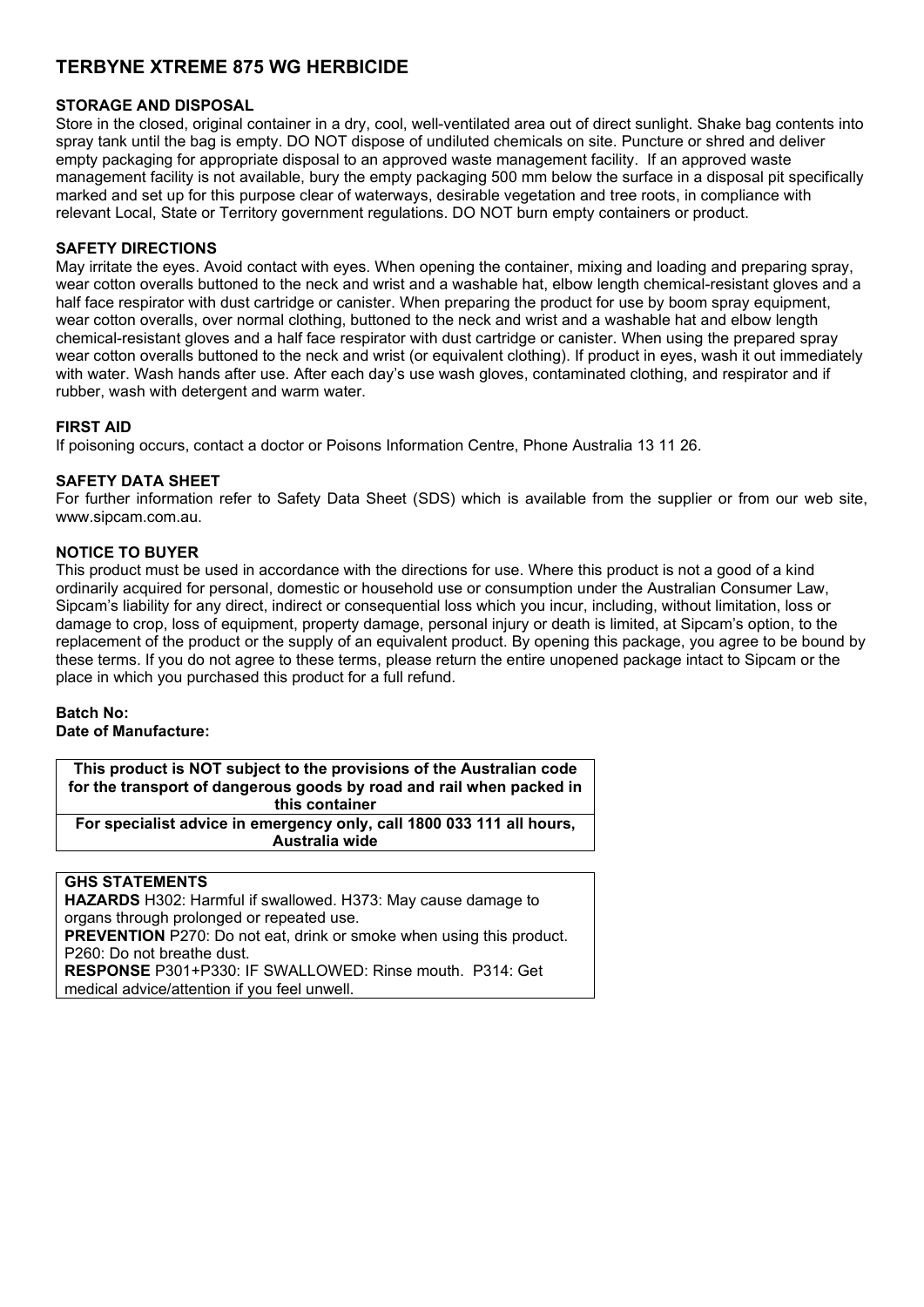# **POISON KEEP OUT OF REACH OF CHILDREN READ SAFETY DIRECTIONS BEFORE OPENING OR USING**

# **Terbyne® Xtreme® 875 WG Herbicide**

**ACTIVE CONSTITUENT: 875 g/kg TERBUTHYLAZINE**



For the control of weeds in cereals (barley, oats, wheat), chickpeas, cotton, faba beans, fallows, field peas, lentils, lucerne, lupins, maize/corn, sorghum, sweetcorn, triazine tolerant canola and vetch as per the directions for use table.

# **THIS LEAFLET IS PART OF THE LABEL**

APVMA Approval No: 68613 / 112317



SIPCAM PACIFIC AUSTRALIA PTY LIMITED Level 1, 191 Malop Street Geelong VIC 3220

® Registered Trademark of Sipcam Pacific Australia Pty Ltd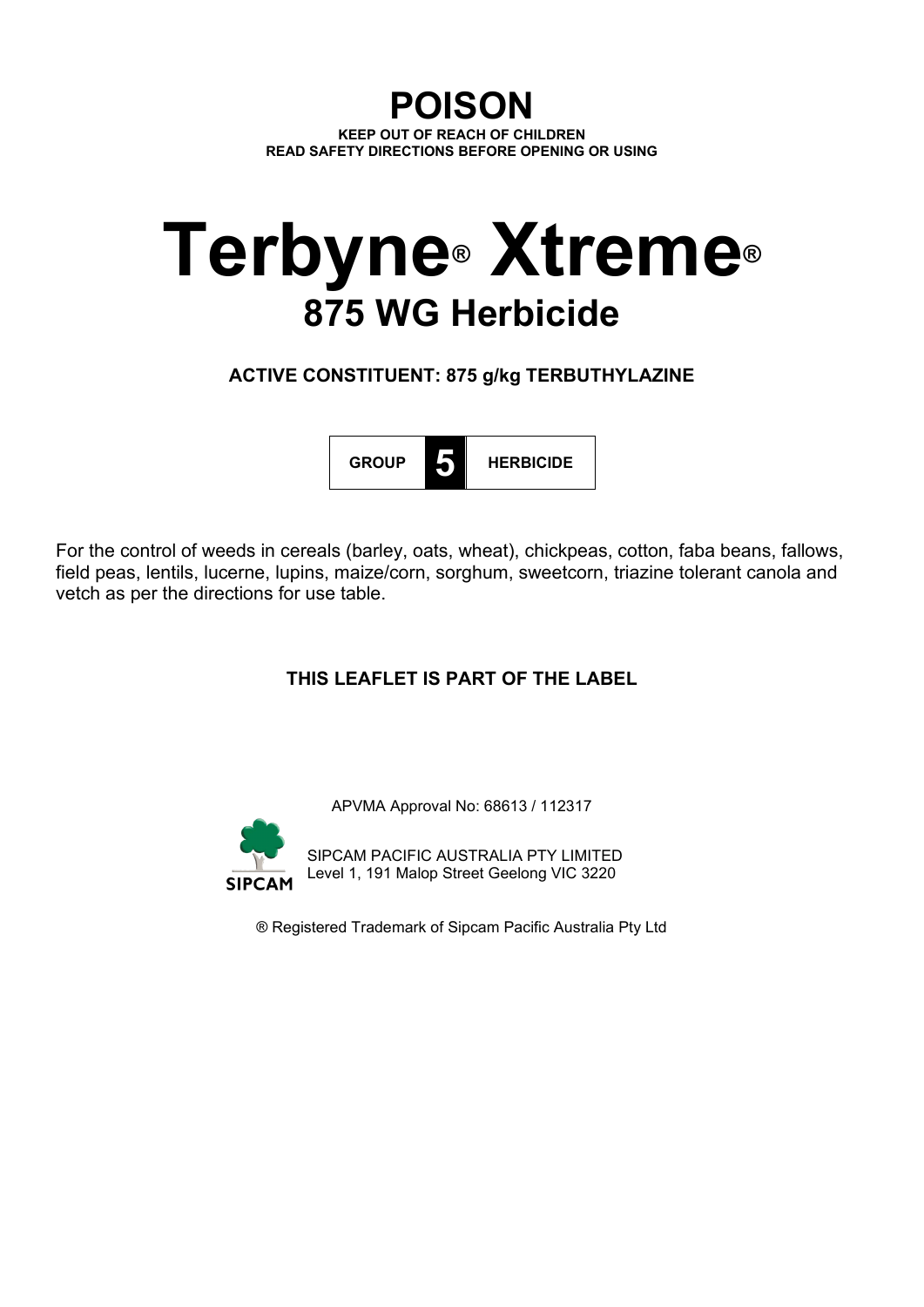# **DIRECTIONS FOR USE:** ALL STATES **RESTRAINTS:**

DO NOT apply by air.

DO NOT apply to waterlogged soil.

DO NOT apply to fields where the slope exceeds 3%.

DO NOT apply if heavy rains or storms that are likely to cause surface runoff are forecast within two days of application

DO NOT irrigate to the point of runoff for at least 2 days after application.

DO NOT use as a pre-emergence application in sorghum during the wet season in the Northern Irrigation areas of Western Australia.

DO NOT apply more than 1.2 kg/ha per crop.

# **Spray Drift Restraints:**

**DO NOT** apply with spray droplets smaller than a COARSE spray droplet size category according to the "APVMA Compliance Instructions for Mandatory COARSE or Larger Droplet Size Categories" located under this title in the GENERAL INSTRUCTIONS section of this label.

**DO NOT** apply when wind speed is less than 3 or more than 20 kilometres per hour as measured at the application site.

**DO NOT** apply during surface temperature inversion conditions at the application site

Users of this product **MUST make an accurate written record** of the details of each spray application within 24 hours following application and **KEEP** this record for a minimum of 2 years. The spray application details that must be recorded are: **1)** date with start and finish times of application; **2)** location address and paddock/s sprayed; **3)** full name of this product; **4)** amount of product used per hectare and number of hectares applied to; **5)** crop/situation and weed/pest; **6)** wind speed and direction during application; **7)** air temperature and relative humidity during application; **8)** nozzle brand, type, spray angle nozzle capacity and spray system pressure measured during application; **9)** name and address of person applying this product. (Additional record details may be required by the state or territory where this product is used.)

# **Mandatory No-Spray Zones for protection of the aquatic environment and non-target vegetation or animal habitat:**

**DO NOT** apply if there are aquatic or wetland areas including aquacultural ponds within 60 metres downwind from the application area.

**DO NOT** apply if there are non-target vegetation or animal habitat within 30 metres downwind from the application area.

**DO NOT** apply if there are non-target vegetation or animal habitat within 40 metres downwind from the application area when applying the tank mixture with Boundary 750 WG Herbicide to chickpeas.

| Crop                                                                                                                                                                                                                                | <b>Situation</b>                                                        | <b>Weeds</b>                                                                                                                                                                                                                                                                                                                                                                                                     | Rate kg/ha                       | <b>Critical Comments</b>                                                                                                                                                                                                                                                                                          |  |
|-------------------------------------------------------------------------------------------------------------------------------------------------------------------------------------------------------------------------------------|-------------------------------------------------------------------------|------------------------------------------------------------------------------------------------------------------------------------------------------------------------------------------------------------------------------------------------------------------------------------------------------------------------------------------------------------------------------------------------------------------|----------------------------------|-------------------------------------------------------------------------------------------------------------------------------------------------------------------------------------------------------------------------------------------------------------------------------------------------------------------|--|
| Pre -<br>Chickpeas,<br>Faba beans,<br>Sowing<br>Field peas,<br>Post<br>Lupins (not<br>irrigated)<br>(PSPE).<br>sowing.<br>Canola (TT or<br>Pre -<br>Triazine<br>Sowing<br>Tolerant<br>Post<br>varieties only)<br>(PSPE).<br>sowing. | Sowing, Pre                                                             | Burr medic, Corn<br>gromwell (White iron<br>weed, Sheep weed),<br>Dead nettle, Indian<br>hedge mustard, Long<br>haired poppy, Mint weed,<br>Ox tongue, Prickly<br>lettuce, Shepherd's<br>purse, Sow thistle,<br>Toadrush, Turnip weed,<br>Wild gooseberry, Wild<br>turnip, Wireweed.<br><b>Suppression of: Annual</b><br>ryegrass,<br>Doublegee/Spiny emex,<br>Phalaris, Silver grass,<br>Wild oats, Wild radish | 0.86 to 1.20<br>$0.60$ to $0.86$ | Use the lower rate on light soils (sandy loams to<br>loamy sands) and the higher rate on heavier soils<br>(loams, silt plus clay 40-60%). The soil should be<br>free of excessive clods, trash and deep furrows.                                                                                                  |  |
|                                                                                                                                                                                                                                     | Emergence<br>Apply to the<br>soil within 2<br>days after                |                                                                                                                                                                                                                                                                                                                                                                                                                  |                                  | Sufficient rainfall (20 to 30 mm) to wet the soil<br>through the weed root zone is necessary within 2 to<br>3 weeks of application. In Pulse crops ensure the<br>seed is covered with at least 3cm and preferably<br>5cm of soil and do not use rates higher than 0.86<br>kg/ha on soils with pH 8.0 and above as |  |
|                                                                                                                                                                                                                                     | Sowing, Pre<br>Emergence<br>Apply to the<br>soil within 2<br>days after |                                                                                                                                                                                                                                                                                                                                                                                                                  | 0.86 to 1.20                     | unacceptable crop damage may occur. NOTE:<br>Some early crop phytotoxicity may be observed<br>particularly on light soils. Heavy, intense rainfall<br>following application may cause crop damage. At<br>the higher rates, avoid over-lapping sprays and<br>spraying-out corners.                                 |  |
|                                                                                                                                                                                                                                     | Early post<br>Emergence                                                 | Wild radish, Dead nettle<br><b>Suppression of:</b><br>Annual ryegrass,<br>Doublegee/ Spiny emex,<br>Wild oats, Phalaris                                                                                                                                                                                                                                                                                          | $0.60$ to $1.\overline{20}$      | Apply when weeds are actively growing. Apply up to<br>the 6 leaf stage of canola. Use the higher rate on<br>weeds 6-8 true leaves at time of application. Always<br>add Hasten* at 500mL/100L water. DO NOT add<br>any other herbicide adjuvant or wetter.                                                        |  |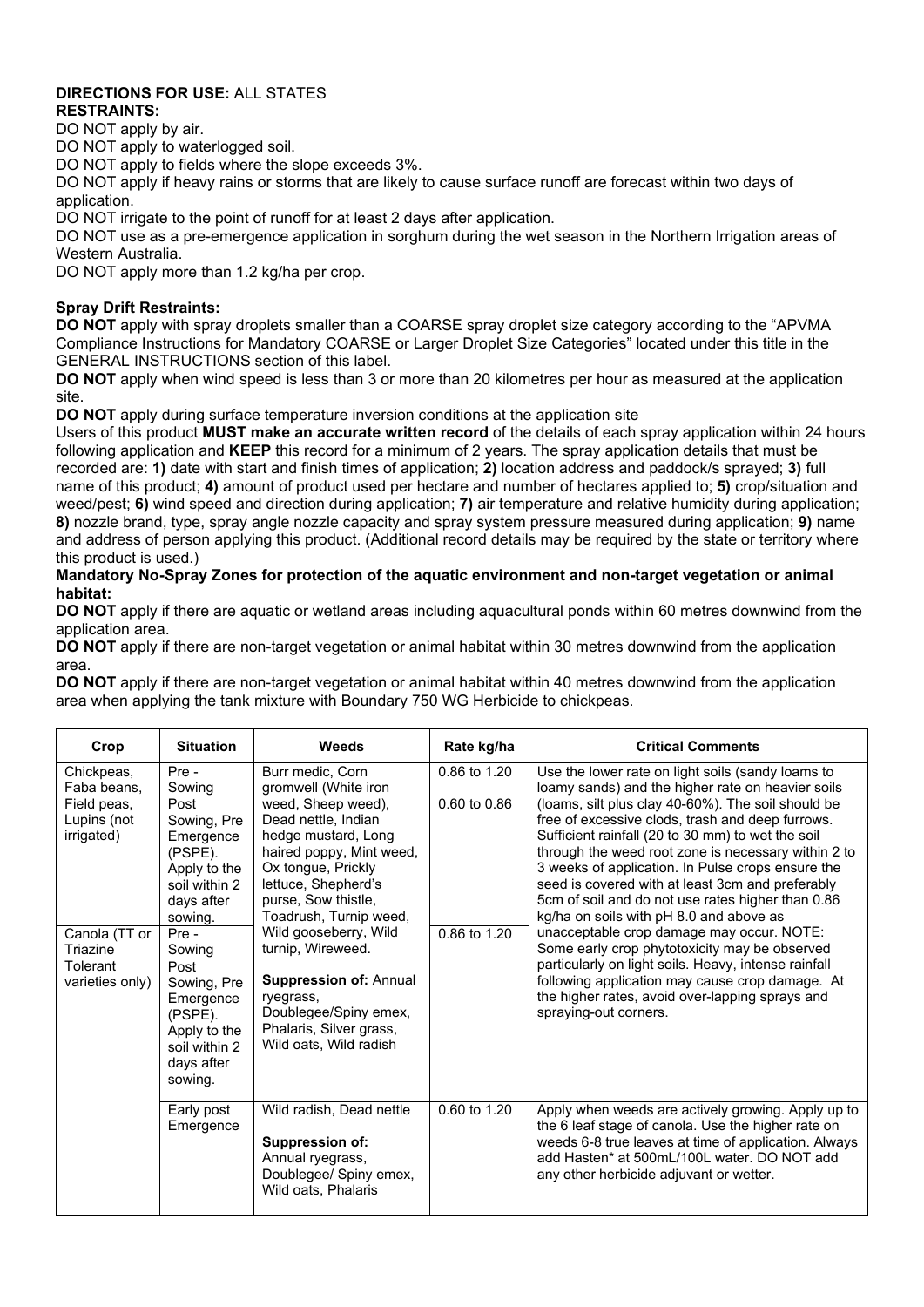| Chickpeas<br>NSW, Vic,<br>SA, WA,<br>QLD only (not<br>irrigated) | Pre<br>Emergence                           | Black bindweed/ climbing<br>buckwheat (Fallopia<br>convolvulus) plus all<br>weeds listed on the label<br>for Terbyne Xtreme<br>alone.                                                                                                                                                                                                                                                                                                 | Incorporate<br>d by Sowing<br>(IBS): 0.86<br>to 1.20 kg<br>PLUS 20g<br>Skipper 700<br>WG<br>Herbicide<br>(700g/kg)<br>imazethapyr)<br>Post<br>Sowing,<br><b>Pre</b><br><b>Emergent</b><br>(PSPE):<br>0.60 to 0.86<br>PLUS 20g<br>Skipper 700<br>WG<br>Herbicide<br>(700g/kg)<br>imazethapyr) | Apply to moist, well prepared, clod and weed-free<br>soil either incorporated by sowing (IBS) or after<br>planting and before crop emergence (PSPE).<br>Sufficient rainfall is required after application and<br>prior to weed emergence to wet soil to a depth of 5<br>cm. Use the lower rate of Terbyne Xtreme on lighter<br>soils. Read and follow all label directions on the<br>Skipper 700WG Herbicide label. Under adverse<br>conditions, weeds may not be totally controlled but<br>populations will be significantly reduced and<br>surviving plants will generally be severely retarded.<br>Transient yellowing or reddening of the crop may<br>occur. The risk of crop injury may be increased<br>under adverse growing conditions. DO NOT use<br>this mixture on soils, and in areas, ill-suited to<br>growing chickpeas as crop injury will be increased.<br>FOLLOW ALL RESTRAINTS AND PLANT-BACKS<br>TO FOLLOWING CROPS ON THE SKIPPER<br>LABEL.                                                                                                                                                                                                                                                                                               |
|------------------------------------------------------------------|--------------------------------------------|---------------------------------------------------------------------------------------------------------------------------------------------------------------------------------------------------------------------------------------------------------------------------------------------------------------------------------------------------------------------------------------------------------------------------------------|----------------------------------------------------------------------------------------------------------------------------------------------------------------------------------------------------------------------------------------------------------------------------------------------|--------------------------------------------------------------------------------------------------------------------------------------------------------------------------------------------------------------------------------------------------------------------------------------------------------------------------------------------------------------------------------------------------------------------------------------------------------------------------------------------------------------------------------------------------------------------------------------------------------------------------------------------------------------------------------------------------------------------------------------------------------------------------------------------------------------------------------------------------------------------------------------------------------------------------------------------------------------------------------------------------------------------------------------------------------------------------------------------------------------------------------------------------------------------------------------------------------------------------------------------------------------|
|                                                                  | Post<br>Sowing, Pre<br>Emergence<br>(PSPE) | Burr medic, corn<br>gromwell (White iron<br>weed, sheep weed),<br>dead nettle, flax leaf<br>fleabane, Indian hedge<br>mustard, long haired<br>poppy, mint weed, ox<br>tongue, prickly lettuce,<br>shepherd's purse, sow<br>thistle, toadrush, turnip<br>weed, wild gooseberry,<br>wild turnip, wireweed.<br><b>Suppression of: Annual</b><br>ryegrass,<br>doublegee/spiny emex,<br>phalaris, silver grass, wild<br>oats, wild radish. | $0.86$ kg<br>PLUS 80g<br>Boundary<br>750 WG<br>Herbicide<br>(750 g/kg)<br>isoxaflutole)                                                                                                                                                                                                      | DO NOT apply the tank mixture to chickpeas<br>planted in sandy or gravely soils, or soils low in clay<br>or organic matter. The soil should be free of<br>excessive clods, trash and deep furrows.<br>Application can be made to dry or damp soil.<br>Sufficient rainfall (20 to 30 mm) to wet the soil<br>through the weed root zone is necessary within 2 to<br>3 weeks of application. Application should be made<br>as soon as possible after planting prior to<br>emergence of the crop. If applied during the<br>planting operation ensure the tank mixture is<br>applied after furrow closure. Failure to thoroughly<br>close and firm the seed furrow may allow herbicide<br>to directly contact the seed which may cause crop<br>injury. If sowing with knife points or disc openers,<br>ensure that herbicides cannot be concentrated in<br>the sowing furrow by soil wash. Either close the<br>furrow with harrows, or stabilise the furrow with<br>press wheels. Mechanical incorporation is not<br>recommended. Heavy rains after the application of<br>the tank mixture may cause crop damage. The tank<br>mixture is not recommended for use on Yorker<br>chickpeas. See the "Crop Safety" section on both<br>labels for complete directions. |
| Lentils, Vetch<br>(not irrigated)                                | Pre-Sowing<br>(IBS only)                   | Burr medic, Corn<br>gromwell (White iron<br>weed, Sheep weed),<br>Dead nettle, Indian<br>hedge mustard, Long<br>haired poppy, Mint weed,<br>Ox tongue, Prickly<br>lettuce, Shepherd's<br>purse, Sow thistle,<br>Toadrush, Turnip weed,<br>Wild gooseberry, Wild<br>turnip, Wireweed.<br><b>Suppression of:</b><br>Annual ryegrass,<br>Doublegee/ Spiny emex,<br>Phalaris, Silver grass,<br>Wild oats, Wild radish                     | 0.86 to 1.20                                                                                                                                                                                                                                                                                 | Apply pre-sowing and Incorporate By Sowing (IBS)<br>using knife points and press-wheels only. Ensure<br>the seed is covered with at least 3cm and<br>preferably 5cm of soil. Refer to the APPLICATION<br>section of the label. Do not use on light soils (ie,<br>sandy loams to loamy sands, less than 40% clay).<br>Use the lower rate on light weed infestations. Do<br>not use rates higher than 0.86 kg/ha on soils with<br>pH 8.0 and above as unacceptable crop damage<br>may occur. The soil should be free of excessive<br>clods, trash and deep furrows. Sufficient rainfall (20<br>to 30 mm) to wet the soil through the weed root<br>zone is necessary within 2 to 3 weeks of<br>application. NOTE: Some early crop phytotoxicity<br>may be observed at the high rate. Heavy, intense<br>rainfall following application may cause crop<br>damage. Avoid over-lapping sprays and spraying-<br>out corners.                                                                                                                                                                                                                                                                                                                                         |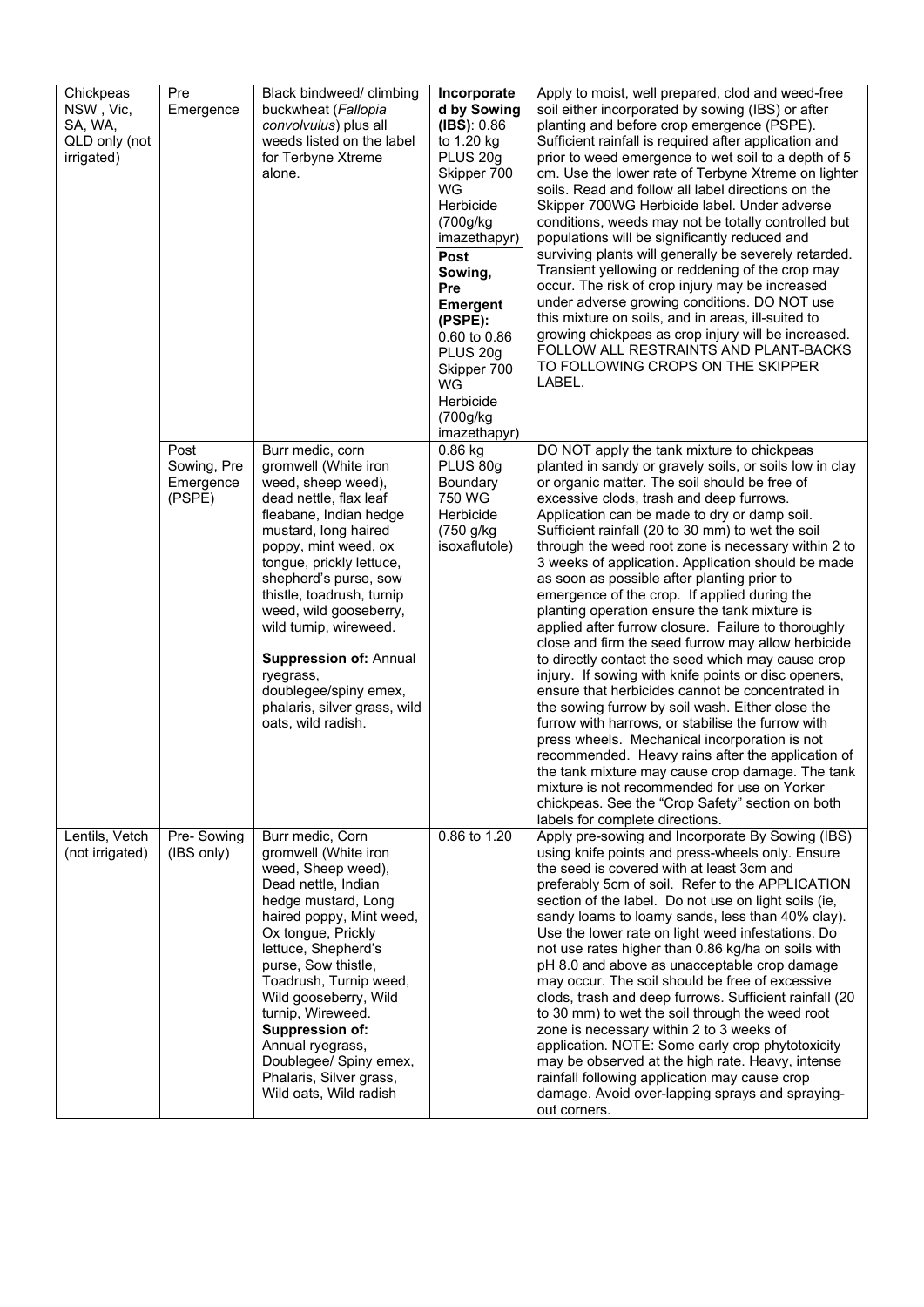| Lucerne | Established<br>crop, over<br>12 months<br>old | Weeds listed in TT<br>canola section use-<br>pattern. | $0.86$ to<br>1.20 | Use the higher rate on heavier soils. Apply when<br>lucerne is dormant and over 12 months old. Apply<br>after the lucerne has been grazed or cut to 3-<br>5cm. Allow a few days after grazing / cutting before<br>treating. Do not apply under frosty or very wet<br>conditions. Sufficient rainfall (20 to 30 mm) to wet<br>the soil through the weed root zone is necessary<br>within 2 to 3 weeks of application. NOTE: Some<br>early crop phytotoxicity may be observed at the<br>high rate. Heavy, intense rainfall following<br>application may cause crop damage. Avoid over-<br>lapping sprays and spraying-out corners.<br>Application after July may lead to crop phytotoxicity<br>particularly if treating winter active varieties and<br>conditions are warm. If weeds are present, add<br>Inferno <sup>®</sup> (250g/L paraquat) or Alarm <sup>®</sup> (135+155g/L<br>paraquat + diquat). Refer to the Inferno <sup>®</sup> or Alarm <sup>®</sup><br>label for rates and complete directions. The addition<br>of paraquat +/- diquat will result in increased crop<br>phytotoxicity/desiccation compared to Terbyne<br>Xtreme alone. |  |
|---------|-----------------------------------------------|-------------------------------------------------------|-------------------|---------------------------------------------------------------------------------------------------------------------------------------------------------------------------------------------------------------------------------------------------------------------------------------------------------------------------------------------------------------------------------------------------------------------------------------------------------------------------------------------------------------------------------------------------------------------------------------------------------------------------------------------------------------------------------------------------------------------------------------------------------------------------------------------------------------------------------------------------------------------------------------------------------------------------------------------------------------------------------------------------------------------------------------------------------------------------------------------------------------------------------------------------|--|
|---------|-----------------------------------------------|-------------------------------------------------------|-------------------|---------------------------------------------------------------------------------------------------------------------------------------------------------------------------------------------------------------------------------------------------------------------------------------------------------------------------------------------------------------------------------------------------------------------------------------------------------------------------------------------------------------------------------------------------------------------------------------------------------------------------------------------------------------------------------------------------------------------------------------------------------------------------------------------------------------------------------------------------------------------------------------------------------------------------------------------------------------------------------------------------------------------------------------------------------------------------------------------------------------------------------------------------|--|

| Crop                                                                                                                                                                                                      | <b>Situation</b>                                              | <b>Weeds</b>                                                                                                                                                                                                                                                                                                                                                                                                                                                                                                                                                       | Rate kg/ha                                                                             | <b>Critical Comments</b>                                                                                                                                                                                                                                                                                                                                                                                                                                                                                                                                                                                             |
|-----------------------------------------------------------------------------------------------------------------------------------------------------------------------------------------------------------|---------------------------------------------------------------|--------------------------------------------------------------------------------------------------------------------------------------------------------------------------------------------------------------------------------------------------------------------------------------------------------------------------------------------------------------------------------------------------------------------------------------------------------------------------------------------------------------------------------------------------------------------|----------------------------------------------------------------------------------------|----------------------------------------------------------------------------------------------------------------------------------------------------------------------------------------------------------------------------------------------------------------------------------------------------------------------------------------------------------------------------------------------------------------------------------------------------------------------------------------------------------------------------------------------------------------------------------------------------------------------|
| Sorghum,<br>maize/corn,<br>sweetcorn<br>(dryland and<br>irrigated)                                                                                                                                        | Pre-Sowing<br><b>AND</b><br>Post-<br>Sowing Pre-<br>Emergence | Bladder ketmia, dwarf<br>amaranth, milk thistle<br>(sow thistle) and pigweed                                                                                                                                                                                                                                                                                                                                                                                                                                                                                       | 1.20                                                                                   | Apply to soil pre-sowing or post-sowing. Refer to<br>the APPLICATION section below.                                                                                                                                                                                                                                                                                                                                                                                                                                                                                                                                  |
|                                                                                                                                                                                                           | Post-<br>Emergence                                            | Boggabri weed,<br>noogoora burr, sow<br>thistle (milk thistle), turnip<br>weed, wild gooseberry.<br>All weeds above plus-<br>Annual ground cherry,<br>apple of Peru, Bathurst<br>burr, Bladder ketmia,<br>caltrop, cow vine (peach<br>vine), dwarf amaranth,<br>giant (black) pigweed,<br>pigweed (red), thorn<br>apples (Datura spp)                                                                                                                                                                                                                              | 1.2<br>0.95 PLUS<br><b>Acclaim®</b><br>(200 g/L)<br>fluroxypyr) at<br>500-<br>750mL/ha | Always add Hasten at 500mL/100L water. Apply up<br>to the 5-7 leaf stage of sorghum. Apply up to the 3-<br>6 leaf stage for maize/corn and sweetcorn. Refer to<br>the Acclaim® label for complete directions and rate<br>selection.                                                                                                                                                                                                                                                                                                                                                                                  |
| Application<br>to fallows<br>prior to<br>planting<br>mung beans,<br>soybeans,<br>barley, oats<br>and wheat<br>as<br>directed in<br>the <b>Fallows</b><br>section of<br>the label<br>(NSW and<br>QLD only) | Pre-<br>emergence                                             | African turnip weed, Burr<br>medic, Corn gromwell<br>(White iron weed, Sheep<br>weed), Dead nettle,<br>Indian hedge mustard,<br>Flax leaf fleabane, Long<br>haired poppy, Mint weed,<br>Ox tongue, Prickly<br>lettuce, Shepherd's<br>purse, Sow thistle/ Milk<br>thistle, Toadrush, Wild<br>gooseberry, Wild radish,<br>Wild turnip, Wireweed/<br>Hogweed (Polygonum<br>aviculare).<br><b>Suppression of:</b><br>Annual ryegrass, Bladder<br>ketmia, Boggabri weed,<br>Doublegee / Spiny emex,<br>Dwarf amaranth,<br>Phalaris, Pigweed, Wild<br>oats, Wild radish. | $0.86 - 1.20$                                                                          | Apply to moist soil or when rain is imminent and<br>prior to germination of weeds. Use the higher rate<br>where the soil is covered by more than 50%<br>trash/stubble/weeds, for heavy weed pressure or for<br>longer weed control. If weeds are present, cultivate<br>or apply a knockdown-herbicide prior to applying<br>Terbyne Xtreme. Terbyne Xtreme may also be<br>tank-mixed with certain knock-down herbicides. See<br>Compatibility section of the label. Avoid spray<br>overlap and double spraying on headlands and<br>corners. Refer to the Fallows section of the label<br>for plant-back instructions. |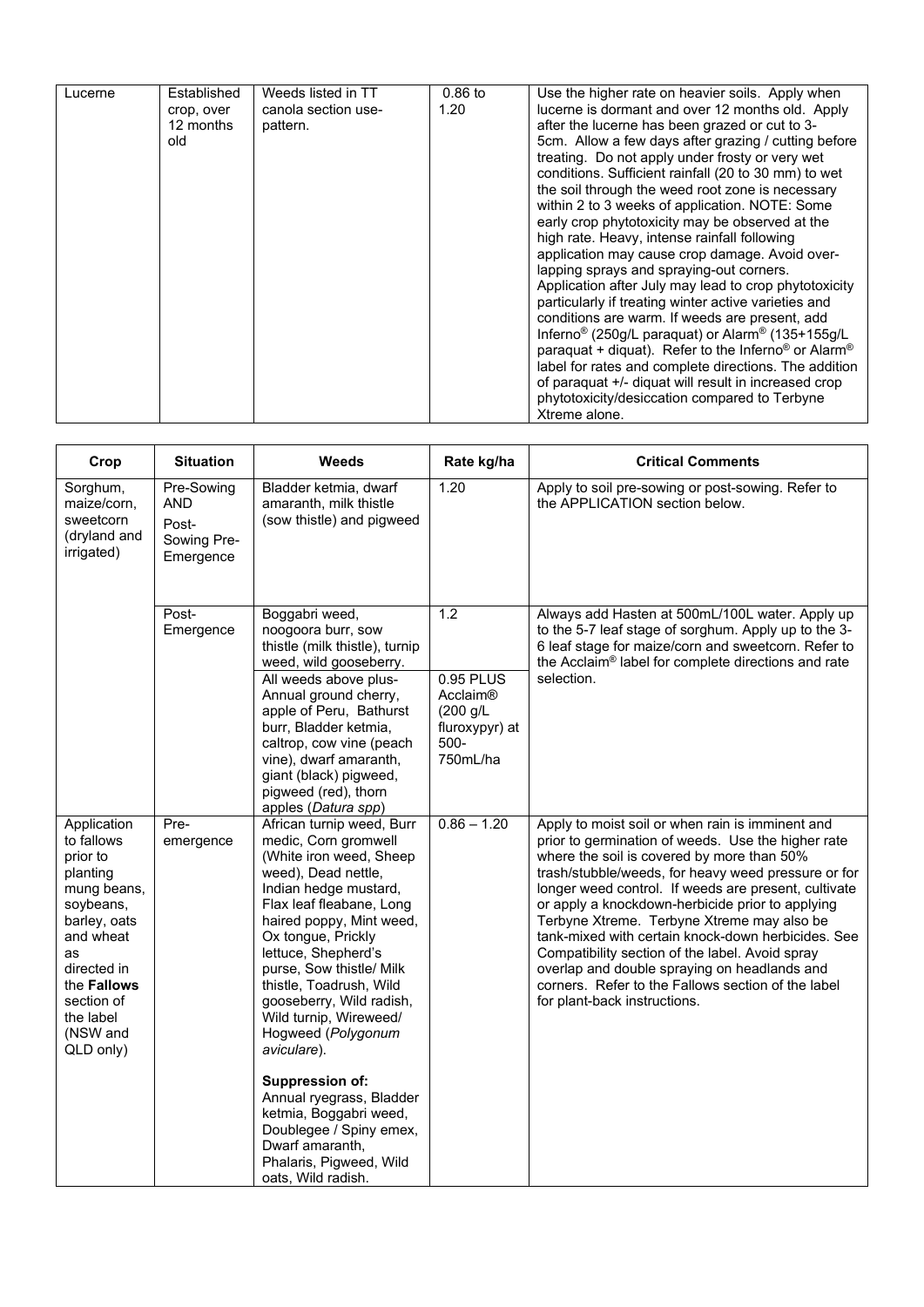| Crop                                                   | <b>Situation</b>           | Weeds                                                                                                                                                                                                                                                                           | Rate kg/ha                                                                                        | <b>Critical Comments</b>                                                                                                                                                                                                                                                                                                                                                                                                     |
|--------------------------------------------------------|----------------------------|---------------------------------------------------------------------------------------------------------------------------------------------------------------------------------------------------------------------------------------------------------------------------------|---------------------------------------------------------------------------------------------------|------------------------------------------------------------------------------------------------------------------------------------------------------------------------------------------------------------------------------------------------------------------------------------------------------------------------------------------------------------------------------------------------------------------------------|
| Cereals<br>(wheat, oats,<br>barley)<br>(not irrigated) | Pre - Sowing<br>(IBS only) | Burr medic, Corn gromwell<br>(White iron weed, Sheep)<br>weed), Dead nettle, Indian<br>hedge mustard, Long haired<br>poppy, Mint weed, Ox<br>tongue, Prickly lettuce,<br>Shepherd's purse, Sow<br>thistle, Toadrush, Turnip<br>weed, Wild gooseberry, Wild<br>turnip, Wireweed. | 0.86 to 1.20                                                                                      | Apply pre-sowing and Incorporate By<br>Sowing (IBS) using knife points and<br>press-wheels only. Ensure the seed is<br>covered with at least 3cm and preferably<br>5cm of soil. Refer to the APPLICATION<br>section of the label. Use the lower rate<br>on light soils (sandy loams to loamy<br>sands) and the higher rate on heavier<br>soils (loams, silt plus clay 40-60%). Do<br>not use rates higher than 0.86 kg/ha on |
| Wheat and<br>barley (not                               |                            | <b>Suppression of:</b><br>Annual ryegrass,<br>Doublegee/ Spiny emex,<br>Phalaris, Silver grass, Wild<br>oats, Wild radish<br>All Cereals weed claims<br>above plus control of annual                                                                                            | 0.86 to 1.20 plus<br>$2L/ha$ of a 480                                                             | soils with pH 8.0 and above as<br>unacceptable crop damage may occur.<br>The soil should be free of excessive<br>clods, trash and deep furrows. Sufficient<br>rainfall (20 to 30 mm) to wet the soil<br>through the weed root zone is necessary<br>within 2 to 3 weeks of application. NOTE:<br>Some early crop phytotoxicity may be                                                                                         |
| irrigated)                                             |                            | ryegrass<br>All Cereals weed claims<br>above plus control of wild<br>oats                                                                                                                                                                                                       | g/L trifluralin<br>product.<br>0.86 to 1.20 plus<br>$2L/ha$ of a 500<br>g/L triallate<br>product. | observed particularly on light soils.<br>Heavy, intense rainfall following<br>application may cause crop damage. At<br>the higher rates, avoid over-lapping<br>sprays and spraying-out corners.                                                                                                                                                                                                                              |

| Crop                                                                                            | <b>Situation</b>                     | Weeds                                                                                                                                                                                                     | Rate kg/ha   | <b>Critical Comments</b>                                                                                                                                                                                                                                                                                                                                                                                                                                                                                                                                                                                                                                                                                                                                                                 |
|-------------------------------------------------------------------------------------------------|--------------------------------------|-----------------------------------------------------------------------------------------------------------------------------------------------------------------------------------------------------------|--------------|------------------------------------------------------------------------------------------------------------------------------------------------------------------------------------------------------------------------------------------------------------------------------------------------------------------------------------------------------------------------------------------------------------------------------------------------------------------------------------------------------------------------------------------------------------------------------------------------------------------------------------------------------------------------------------------------------------------------------------------------------------------------------------------|
| Irrigated or<br>dry-land<br>Roundup<br>Ready®<br>cotton or<br>Roundup<br>Ready Flex®<br>cotton. | Post-Sowing<br>Pre-<br>Emergence     | <b>Pre-emergent Control:</b><br>Bladder ketmia, boggabri<br>weed, dwarf amaranth, milk<br>thistle (sow thistle), pigweed,<br>flax leaf fleabane                                                           | $0.86 - 1.2$ | Use the higher rate on heavy<br>infestations and for longer control. Apply<br>after sowing, before weed or crop<br>germination, as an overall or band<br>treatment. The minimum band width<br>should be 40cm. Sufficient rainfall or<br>irrigation (20 to 30 mm) to wet the soil<br>through the weed root zone is<br>necessary within 2 to 3 weeks of<br>application. Heavy, intense rainfall<br>following application may cause crop<br>damage. DO NOT apply using 'open<br>cab' ground boom application<br>equipment. Must use closed cab ground<br>boom application equipment.                                                                                                                                                                                                        |
|                                                                                                 | Directed (Lay-<br>by)<br>application | <b>Pre-emergent control of</b><br>weeds as per pre-emergent<br>control above<br>Post emergent control of<br>Boggabri weed, noogoora<br>burr, sow thistle (milk thistle),<br>turnip weed, wild gooseberry. | $0.86 - 1.2$ | Apply as a directed spray to cover the<br>area beneath cotton plants and between<br>rows when the cotton is 30-50 cm high<br>(typically 16-22 nodes). Minimise spray<br>contact or drift onto cotton plants as<br>injury may result. Apply before new<br>weed germinations occur, or to actively<br>growing weeds less than 8 cm<br>wide/high. Always add Hasten at<br>500mL/100L water for post-emergent<br>weed control. For a wider range of<br>emerged weeds add Roundup Ready®<br>Herbicide with PLANTSHIELD® by<br>Monsanto. Refer to the label for<br>complete directions and rate selection.<br>DO NOT apply after the 22 node growth<br>stage. DO NOT apply using 'open cab'<br>ground boom application equipment.<br>Must use closed cab ground boom<br>application equipment. |

**NOT TO BE USED FOR ANY PURPOSE OR IN ANY MANNER CONTRARY TO THIS LABEL UNLESS AUTHORISED UNDER APPROPRIATE LEGISLATION.**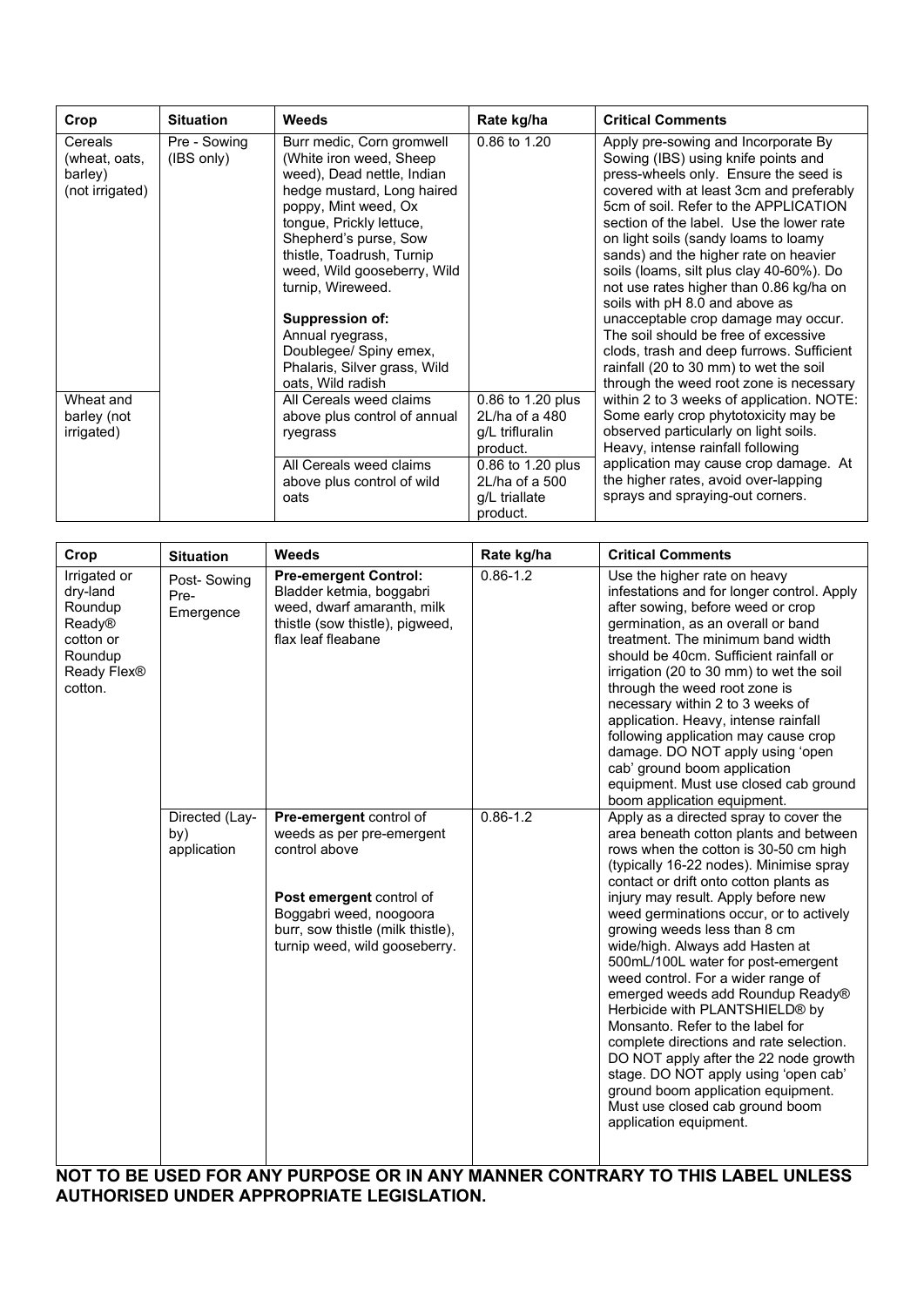# **WITHHOLDING PERIODS:**

| Crop                                                                       | <b>Activity</b> | <b>WHP</b>                                                                  |  |  |
|----------------------------------------------------------------------------|-----------------|-----------------------------------------------------------------------------|--|--|
| All                                                                        | Harvest         | NOT REQUIRED WHEN USED AS DIRECTED                                          |  |  |
| Chickpeas, Faba beans, Field<br>peas, Lentils, Lupins, Vetch<br>and Canola | Grazing         | DO NOT GRAZE OR CUT FOR STOCK FOOD FOR 6<br><b>WEEKS AFTER APPLICATION.</b> |  |  |
| Sorghum, Lucerne,                                                          | Grazing         | DO NOT GRAZE OR CUT FOR STOCK FOOD FOR 4                                    |  |  |
| Maize/corn and Sweetcorn                                                   |                 | <b>WEEKS AFTER APPLICATION.</b>                                             |  |  |
| Fallows                                                                    | Grazing         | DO NOT GRAZE OR CUT FOR STOCK FOOD FOR 6<br><b>WEEKS AFTER APPLICATION.</b> |  |  |
| Cereals (wheat, barley, oats)                                              | Grazing         | DO NOT GRAZE OR CUT FOR STOCK FOOD FOR 8                                    |  |  |
|                                                                            |                 | <b>WEEKS AFTER APPLICATION.</b>                                             |  |  |
| Cotton                                                                     | Grazing         | DO NOT GRAZE TREATED COTTON CROPS OR                                        |  |  |
|                                                                            |                 | FEED STUBBLE OR TRASH TO LIVESTOCK                                          |  |  |

# **GENERAL INSTRUCTIONS**

- Terbyne Xtreme can be used to selectively control weeds in the crops listed in the directions for use table and on fallows prior to establishing crops as directed in Fallows section below.
- When applied pre-emergence, the product is mainly absorbed via the roots. Weeds buried by cultivation may not be effectively controlled. Heavy rainfall on light soils may cause movement of the herbicide out of the weed seed zone, resulting in reduced weed control.
- Do not apply to recently burnt stubble/trash. After burning, rainfall or cultivation is required to allow Terbyne Xtreme to reach the soil and not be irreversibly bound by ash.
- Sufficient rainfall (20 to 30 mm either as rainfall or irrigation) to wet the soil through the weed root zone is necessary within 2 to 3 weeks of application to make the product effective. Weeds may germinate and emerge before being controlled by Terbyne Xtreme. A delay in rainfall beyond 3 weeks may result in weeds germinating from depth and surviving.
- Where soil has a high potential for leaching, heavy rainfall between application and crop emergence may result in crop damage from movement of herbicide into the crop seed zone.
- In flood or furrow irrigation situations, complete and continued activation of the product may not occur due to a thin band of dry soil on the surface during or after irrigation.
- Dense weed populations and multiple germinations (especially Wild radish) may require both a pre-emergent and post emergent herbicide treatment (only one being Terbyne Xtreme) to give acceptable control.

# RESISTANT WEEDS WARNING

# **GROUP 5 HERBICIDE**

Terbyne Xtreme is a Group 5 herbicide belonging to the triazines group which is an inhibitor of photosynthesis at photosystem II. For weed resistance management Terbyne Xtreme is a Group 5 Herbicide. Some naturally occurring weed biotypes resistant to Terbyne Xtreme and other triazine herbicides may exist through normal genetic variability in any weed population. The resistant individuals can eventually dominate the weed population if these herbicides are used repeatedly. These resistant weeds will not be controlled by Terbyne Xtreme or any other Group 5 herbicides. Since the occurrence of resistant weeds is difficult to detect prior to use, Sipcam Pacific Australia Pty Limited accepts no liability for any losses that may result from the failure of Terbyne Xtreme to control resistant weeds.

# **INTEGRATED WEED MANAGEMENT STRATEGY FOR TT CANOLA**

The use of this product in TT canola is subject to the current approved "Integrated Weed Management Strategy for the use of triazine herbicides in TT canola". The *Strategy* encompasses: Integrated Weed Management; the specific management of crop plant volunteers and outcrossing to other plants; and triazine herbicide residue management (agronomic and environment).

Compliance with registered label directions and adoption of the principles outlined in the Strategy will assist with implementation of crop management practices that minimise the development of herbicide resistance in treated weeds; reduce the levels of triazine residues in the environment; and manage volunteer plants and outcrossing. Copies of the Strategy are available from Sipcam Pacific Australia Pty Ltd.

Where specific information and farm management assessment is required to assist with application of *Integrated Weed Management* programs on-farm, particularly in adapting strategies to local conditions, then specific expert advice should be obtained from an appropriate agronomist, consultant, chemical supplier or Departmental adviser.

#### **To minimise herbicide resistance:**

- Avoid dry sowing in heavily weed infested paddocks. Wait for a weed germination after the opening rains in weedy paddocks. Use a pre-plant knockdown or cultivation. No weeds should be allowed to survive at this stage.
- Avoid using Terbyne Xtreme if the area to be treated had a triazine herbicide applied to it last season.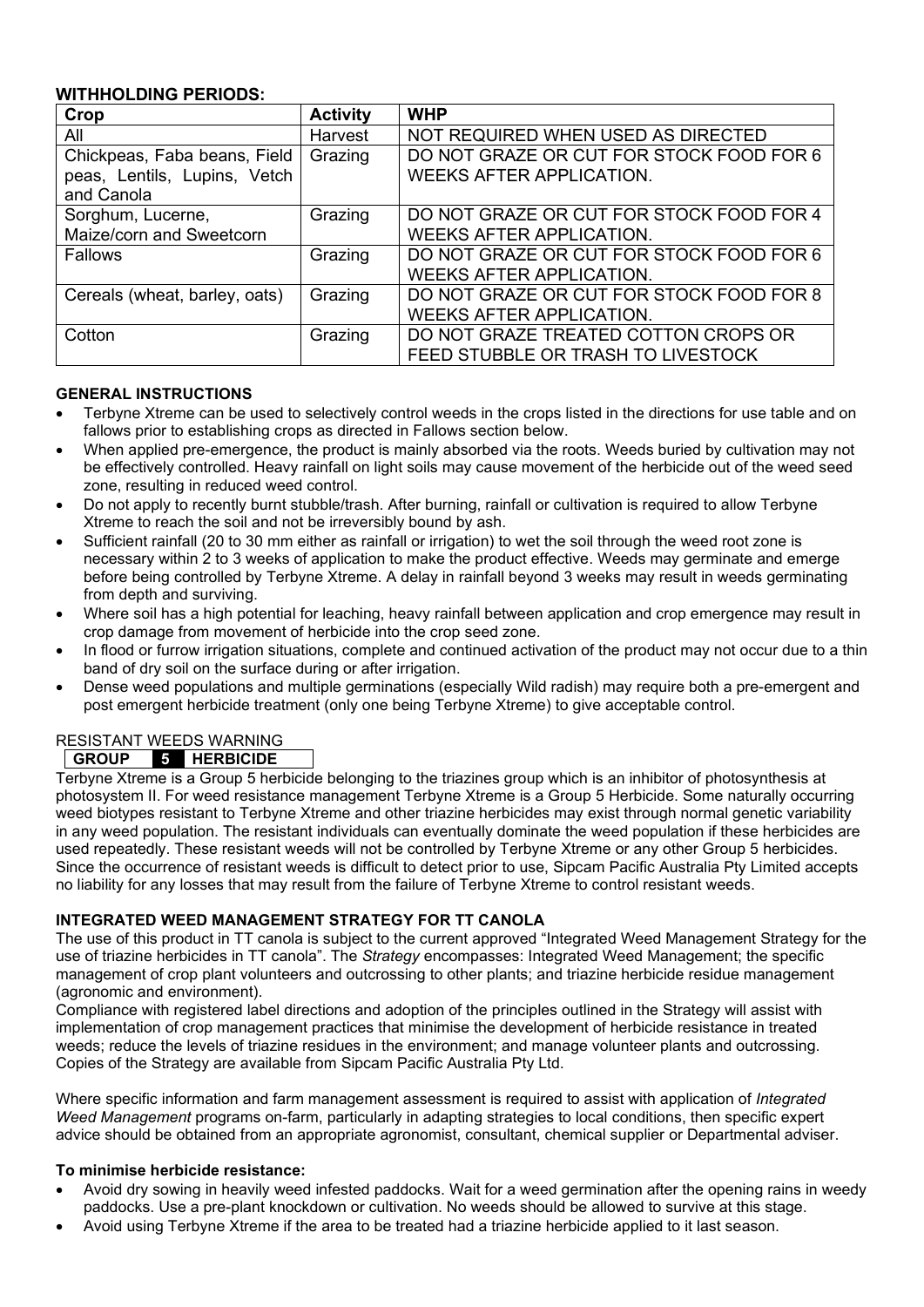- Watch for escapes, especially in paddocks with a long history of Group 5 herbicide use.
- Avoid using Group 5 herbicides in consecutive years.

#### **Resistant Weeds Reporting**

Growers should collect plant or seed samples where weeds that are normally susceptible to atrazine, simazine and terbuthylazine may be resistant, get them tested and seek professional advice.

#### **MIXING**

Do not mix or load within 20m of any well, dam, intermittent or perennial stream. Partially fill the spray tank with water and maintain agitation while adding the required quantity of Terbyne Xtreme. Agitation should continue after filling and during spraying. If spray is allowed to stand, agitate thoroughly before resuming spraying.

#### **COMPATIBILITY**

This product is compatible with Acclaim® Herbicide, Starane\* Advanced Herbicide, Strada® Herbicide, Dual\* Gold Herbicide, Hasten\* Spray Adjuvant, BS1000 non-ionic surfactant, Uptake™ Spraying Oil, trifluralin, 2,4-D amine, Tordon\*75D, glyphosate, Roundup Ready Herbicide with Plantshield by Monsanto, Panida\* Grande, paraquat and paraquat/diquat mixtures. Refer to the label of the knockdown herbicide for specific weed by rate recommendations.

Some reduction in control may be observed on some weeds compared to the application of knock-down herbicides alone, particularly on large weeds. It is advisable that a small scale compatibility test be carried out prior to tank mixing with other products. Read and follow all label directions, restraints, plant-back periods, withholding periods, regional use restrictions and safety directions for the tank mix products.

# **APPLICATION**

#### **Pre-Sowing**

Terbyne Xtreme can be applied to either cultivated or un-worked soil up to 7 days prior to sowing. If cultivated, the soil should be relatively level before spraying and after sowing.

**Incorporation By Sowing (IBS)** Best results are achieved when Incorporated By Sowing, using minimum-tillage sowing equipment (fitted with knife points or blades less than 12mm wide and minimum 20cm tyne spacing) followed by press wheels. Do not use a combination of press wheels plus harrows or chains when sowing. A high level of trash (greater than 50% ground cover) may reduce weed control and hamper the sowing operation. For crop safety, maintain slow to moderate speed to avoid leaving deep furrows and avoid throwing soil into adjacent furrows. Deep furrows may also lead to reduced weed control in the crop row.

# **Post Sowing Pre Emergence (PSPE)**

Apply within 2 days of sowing to soil which is relatively flat after the sowing operation. This may require trailing harrows, prickle chain or a separate rolling operation to leave the soil in an un-ridged condition after sowing and before the application.

#### **Post Emergence**

Terbyne Xtreme can be applied to weeds growing in Triazine Tolerant canola up to 6-leaf stage and sorghum up to 5- 7-leaf stage of the crop. Always add Hasten at 500mL/100L water.

#### **Directed (Lay-by) Application**

In cotton, apply as a directed spray to cover the area beneath cotton plants and between rows when the cotton is 30- 50 cm high (typically 16-22 nodes). Minimise spray contact or drift onto cotton plants as injury may result. Apply before new weed germinations occur, or to actively growing weeds less than 8 cm wide/high. Always add Hasten at 500mL/100L water for post-emergent weed control. For a wider range of emerged weeds add Roundup Ready® Herbicide with PLANTSHIELD® by Monsanto.

#### **Fallow Application**

Terbyne Xtreme can be applied to a fallow to provide pre-emergence control of certain weeds emerging prior to sowing nominated crops below. Apply to moist soil or when rain is imminent and prior to germination of weeds. If weeds are present, cultivate or apply a knockdown-herbicide prior to applying Terbyne. Terbyne Xtreme may also be tank-mixed with certain knock-down herbicides. See **Compatibility** section of the label.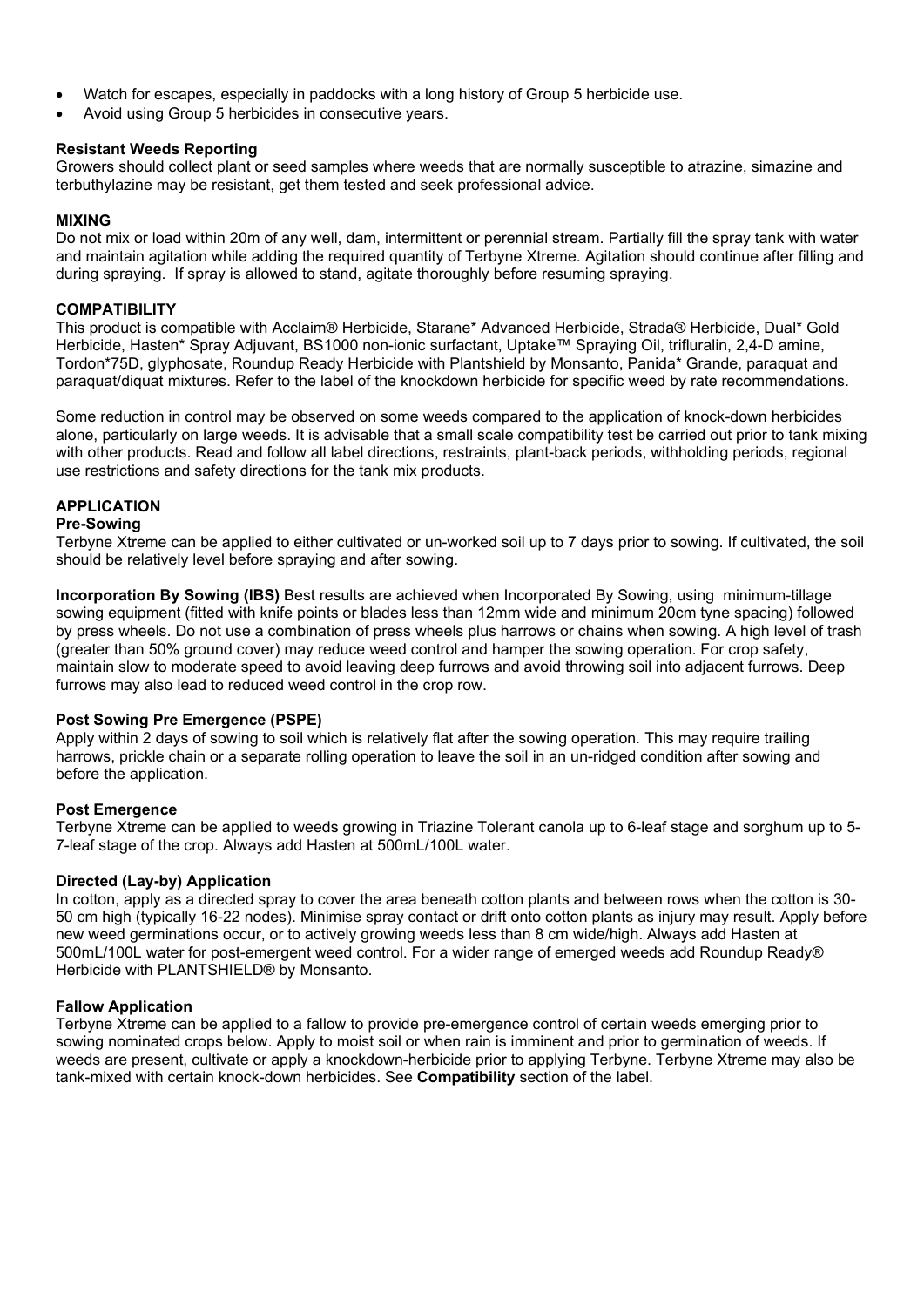# **FOLLOWING CROPS**

Terbyne Xtreme is broken down by microbial activity, which is favoured by moist soil. Soil which is intermittently dry and moist over the plant-back period may result in longer plant-backs. Observe the following plant-back intervals between the date of application to a fallow or crop and the planting date of following crops thus-

| Crop to be planted after<br>application of Terbyne Xtreme- | <b>Terbyne Xtreme</b><br>application rate<br>$0.86$ kg/ha | <b>Minimum</b><br>rainfall or<br>irrigation | <b>Terbyne Xtreme</b><br>application rate<br>1.2 $kg/ha$ | <b>Minimum</b><br>rainfall or<br>irrigation |
|------------------------------------------------------------|-----------------------------------------------------------|---------------------------------------------|----------------------------------------------------------|---------------------------------------------|
| Mungbeans, soybeans                                        | 3 months                                                  | $105$ mm                                    | 4 months                                                 | 140 mm                                      |
| Barley, oats, wheat                                        | 4 months                                                  | 140 mm                                      | 5 months                                                 | 175 mm                                      |
| All other crops                                            | 6 months                                                  | 175 mm                                      | 6 months                                                 | 175 mm                                      |
| Cotton, sorghum, TT canola                                 | Not reguired                                              |                                             |                                                          |                                             |

These plant-backs are based on normal seasonal rainfall (or irrigation) and need both the months and rainfall minimums. If there is a prolonged dry period and there are isolated heavy falls, the plant-back interval may need to be longer than indicated by the rainfall totals and further advice should be sought from Sipcam Pacific Australia Pty Ltd.

# **CROP SAFETY**

The safety of Terbyne Xtreme to crops is due to both physically placing seed below the treated soil and to biological tolerance. A crop which is slow to germinate, emerge and grow due to frost, waterlogging, insects or disease will be less tolerant of any herbicide uptake. The following factors are most important for crop safety-

- In cereals and Pulse crops ensure the seed is covered with at least 3cm and preferably 5cm of soil.
- In cereals and Pulse crops, do not use rates higher than 0.86 kg/ha on soils with pH 8.0 and above as unacceptable crop damage may occur.
- Heavy rain after application onto ridged soil in particular may cause crop damage from Terbyne Xtreme washed into the seed furrow. At the higher rates, avoid over-lapping sprays and spraying-out corners.
- Avoid soils which are prone to water logging or where the furrows are likely to collapse after sowing.
- Avoid using fungicide seed treatments known to reduce seedling vigour, particularly if mixing Terbyne Xtreme with other herbicides.
- Sowing with disc seeders may lead to un-acceptable crop damage in cereals and Pulse crops.

# **SPRAYING**

DO NOT apply when wind speed is less than 3 and greater than 20 kilometres per hour or during weather conditions when surface temperature inversions can develop. Apply by ground boom only in a minimum of 50L/ha. Use only COARSE spray quality according to ASAE S572 definition for standard nozzles.

#### **APVMA Compliance Instructions for Mandatory COARSE or Larger Droplet Size Categories**

#### **Important Information**

These instructions inform users of this chemical product how to lawfully comply with the requirement of a COARSE or larger spray droplet size category for spray application. Spray droplet size categories are defined in the ASAE S572 Standard (newer name may also be shown as ASABE) or the BCPC guideline. Nozzle manufacturers may refer to one or both to identify droplet size categories, but for a nozzle to comply with this requirement, the manufacturer must refer to at least one.

**Complying with the label requirement to use a specific droplet size category means using the correct nozzle that will deliver that droplet size category under the spray operation conditions being used. The APVMA has approved only the following specific methods for choosing the correct nozzle. Use one of the methods specified in these instructions to select a correct nozzle to deliver a COARSE or larger droplet size category.**

Instructions for **Ground Application – for COARSE droplet size or larger categories**

#### **Mandatory Instructions for Ground Applications**

**USE ONLY** nozzles that the nozzles' manufacturer has rated to deliver a COARSE, a VERY COARSE or an EXTREMELY COARSE droplet size category as referenced to ASAE S572 or BCPC. Choose a nozzle specified to provide the droplet size category required in the label Spray Drift Restraints.

**DO NOT** use a higher spray system pressure than the maximum the manufacturer specifies for the selected nozzle to deliver the droplet size category required in the label Spray Drift Restraint.

#### **RE-ENTRY PERIOD**

Do not allow entry into treated areas for 8 days. When prior entry is necessary, wear cotton overalls buttoned to the neck and wrist over normal clothing and chemical resistant gloves. Clothing must be laundered after each day's use.